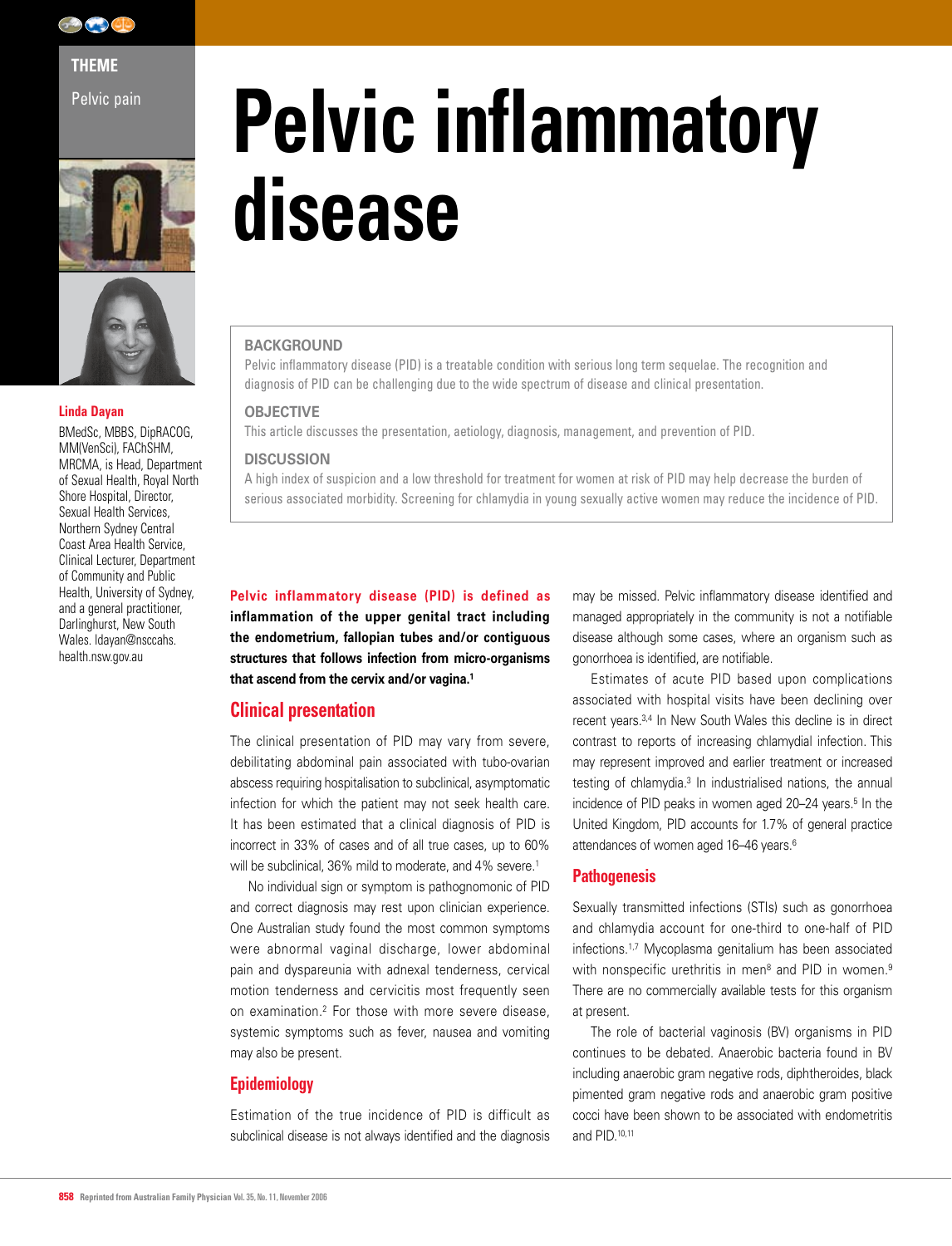The role of *Mycoplasma hominis* and ureaplasma urealyticum is less clear. In rare cases, *Haemophilus influenzae*, *Escherichia coli* and streptococci have been isolated from the tubes in salpingitis.<sup>1</sup> As isolates in PID are often polymicrobial, treatment protocols are formulated to reflect common microbiological aetiology.

Nonsexually acquired PID may result from procedures such as intrauterine device (IUD) insertion, dilatation and curettage, and operative termination of pregnancy (TOP) that breach the protective cervical barrier and introduce bacteria from the vagina or cervix directly into the endometrial cavity.12

## **Risk factors**

Most risk factors associated with PID are closely associated with those of acquisition of other STIs, with the most important risk factor a past history of either chlamydia and gonorrhoea infection or PID.14–17 Risk factors include young age, high frequency of partner change, lack of barrier contraception, low socioeconomic group, and smoking.6,14,16,17 One study found young women aged 15–19 years were over five times more likely than controls to suffer from PID.16

Risks associated with IUD insertion have been shown to be limited to the 4 weeks following insertion in women at low risk of STIs.13 Bacterial vaginosis can significantly increase the risk of PID following operative TOP and cervical chlamydia can be transported into the uterine cavity.12 Prior screening for BV and antibiotic treatment can significantly reduced the rate of PID following TOP.

Hormonal contraception such as the oral contraceptive pill has been shown to reduce the severity of PID and may mask clinical recognition of PID.18 Sex during menstruation or just afterward, following the loss of the cervical plug, may also be a risk factor for PID.15 Genetic factors may also play a part in the development of infertility following PID.<sup>19</sup>

# **Diagnosis**

No symptom or sign is pathognomonic of PID and all symptoms and signs have positive and negative predictive values. The 'gold standard' for diagnosis is laparoscopy, however this is invasive, costly and impractical in addition to underestimating rates of mild disease that present without overt tubal hyperaemia, oedema and exudate.

Strict inclusion of too many clinical criteria for a definitive diagnosis of PID may miss a significant numbers of infections. In a recent study, adnexal tenderness alone was found to be a sensitive marker of endometritis (96%), however the associated specificity was only 4%, suggesting high levels of overtreatment.20 Combining cervical motion tenderness and lower abdominal pain increased the specificity to 20% but decreased the sensitivity to 80%. Newer techniques such as

# **Table 1. Common signs and symptoms associated with PID**

#### **Symptoms Signs**

- Lower abdominal pain/discomfort Lower abdominal tenderness/ guarding/rebound • Vaginal discharge • Adnexal tenderness or a mass • Abnormal vaginal bleeding • Cervical motion tenderness
- Dyspareunia **Raised temperature**

Doppler ultrasound and magnetic resonance imaging (MRI) may prove useful in the diagnosis of PID in the future.<sup>21</sup>

Common signs and symptoms of PID are shown in *Table 1*. The Centre for Disease Control guidelines suggest treatment for PID when uterine/adnexal tenderness or cervical motion tenderness is present in sexually active young women at risk of STIs where no other cause is identified.<sup>22</sup> Empirical treatment for possible PID is unlikely to impair the diagnosis and management of other causes of lower abdominal pain.

Due to the wide spectrum of clinical presentation including subclinical infection, the diagnosis of PID is imprecise. An accurate sexual history as well as a bimanual pelvic examination and relevant investigations should be undertaken (*Figure 1*).

# **Investigations**

There are no specific laboratory tests to diagnose PID. In most cases empirical treatment should be commenced immediately on presumptive diagnosis, while results are pending (*Table 2*). Tests to exclude bacterial STIs should be conducted, including self collected vaginal or urine/cervical swabs for chlamydia polymerase chain reaction (PCR), bacterial cervical culture for gonorrhoea and other organisms, in addition to a high vaginal gram stain from vaginal swab to exclude BV. Onsite wet prep or the laboratory report of vaginal secretions will usually reveal polymorphs. Nonspecific serum markers associated with PID are: erythrocyte sedimentation rate >15 mm/hr, elevated C-reactive protein, and elevated white blood cell count.<sup>1,24</sup>

## **Differential diagnosis**

The differential diagnosis of lower abdominal and pelvic pain includes endometriosis, ruptured ovarian cyst, dysmenorrhoea and ectopic pregnancy. A pregnancy test should be considered in suspected cases of PID. Other causes of lower abdominal pain include appendicitis, irritable bowel syndrome, urinary tract infection, and gastroenteritis. Careful history and physical examination should exclude most alternative diagnoses. Pelvic ultrasound can aid in excluding other pathology if symptoms do not resolve with antibiotic treatment.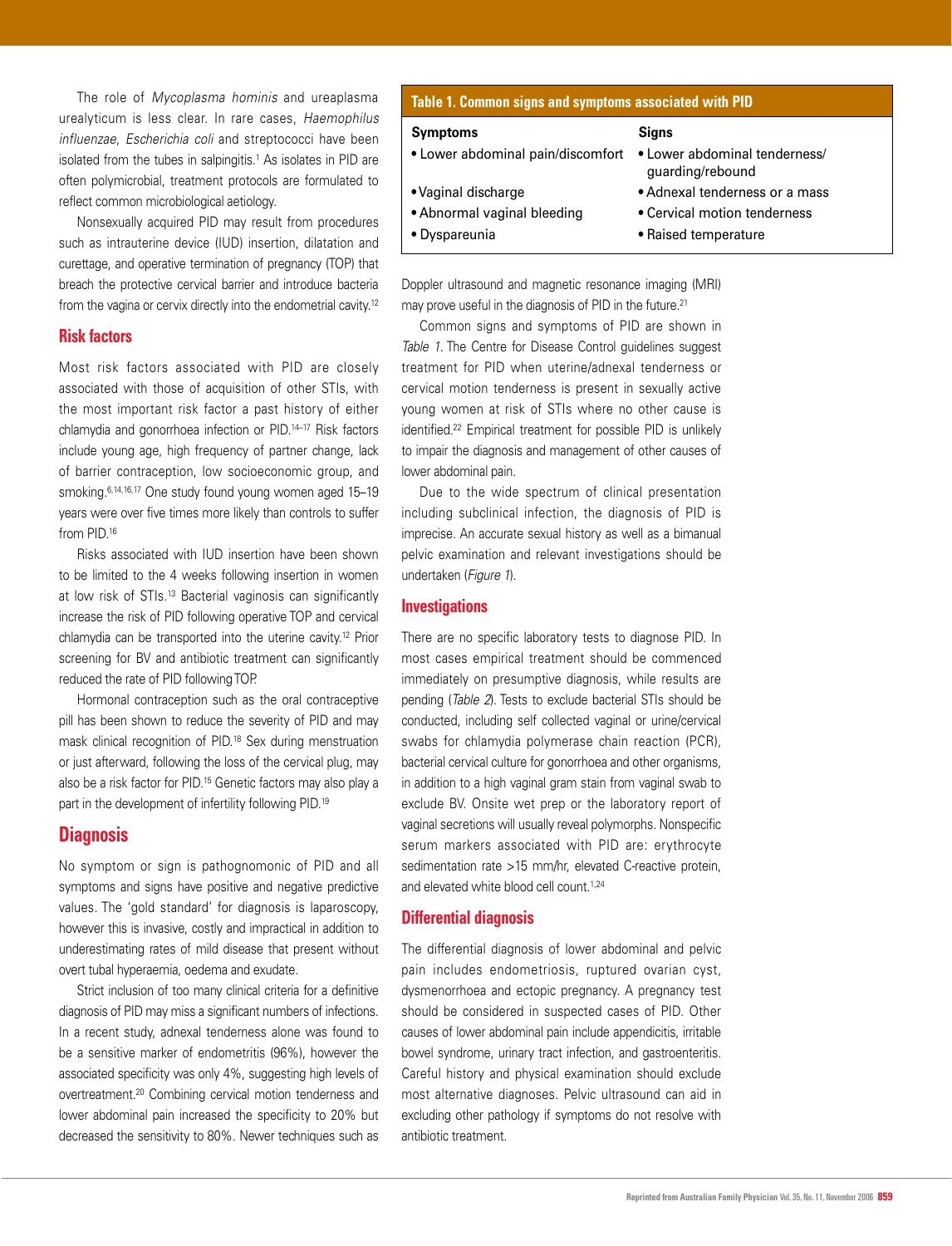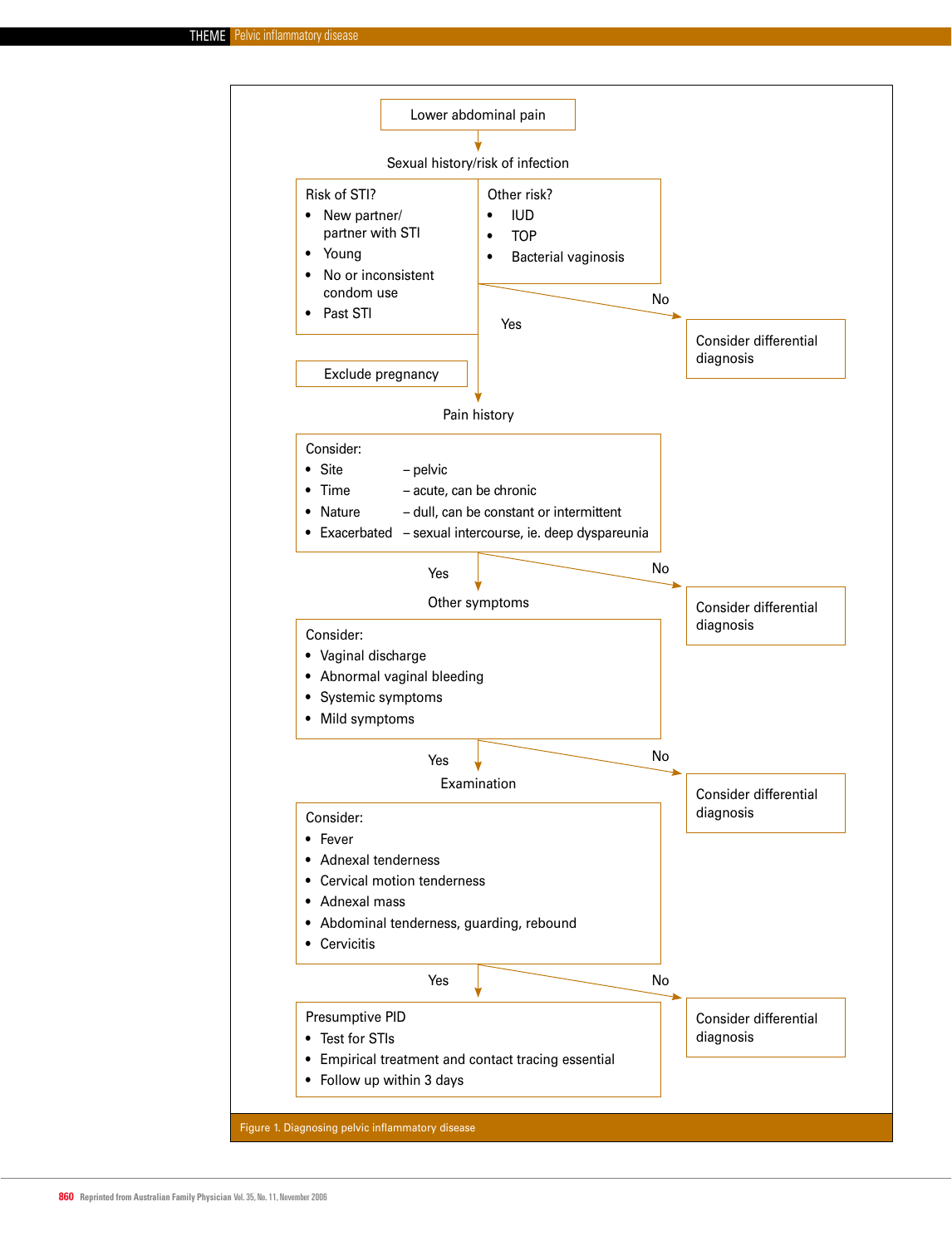# **Management and treatment**

Antibiotic guidelines for PID treatment provide cover for all common aetiological organisms including both sexually transmitted and facultative organisms. Recommended treatment regimens for outpatient management in Australia are shown in *Table 3*. 23 While gonococcal cover may not be routinely offered due to low rates of gonorrhoea in urban areas of Australia, a recent study from the United Kingdom showed significantly higher rates of clinical cure if ceftriaxone 250 mg intramuscularly was added in all cases of suspected PID.25

The severity of PID determines whether patients are treated as out or inpatients (*Table 4*). There is little difference in long term sequelae such as pregnancy rate, recurrence of PID, chronic pelvic pain and ectopic pregnancy with either out or inpatient treatment for mild to moderate disease.7

Following initiation of outpatient treatment close follow up should be available. Duration of treatment depends upon clinical response with a minimum duration of 14 days. Occasionally longer courses may be required.

# **Complications and sequelae**

Pelvic inflammatory disease has significant long term morbidity including tubal factor infertility (20%), chronic pelvic pain (20%) and ectopic pregnancy (10%).26 With each repeated episode of PID the risk of permanent tubal damage and infertility increases 4-6 fold;<sup>27</sup> from 8% after one episode, to nearly 20% after two episodes, and 40% after three or more episodes.<sup>28</sup> The risk of ectopic pregnancy has been shown to increase 7-10 fold after PID.<sup>29</sup> Prompt diagnosis and treatment of women suffering PID may prevent serious sequelae such as infertility and chronic pelvic pain.30

#### **Contact tracing and prevention of PID**

Prevention of re-exposure is an integral part of management and treatment of PID. It is not uncommon for partners of women with gonorrhoeal or chlamydial PID to be asymptomatic. Contact tracing and epidemiological treatment of sexual partners is an essential part of PID management.

In one large USA based randomised control community trial, women at increased risk of chlamydia were identified, tested and treated.31 This strategy was shown to reduce the risk of PID by up to two-thirds. Medical practitioners should have low thresholds for chlamydia testing young sexually active men and women. The 6th edition of The Royal Australian College of General Practitioners *Guidelines for preventive activities in general practice* ('red book') recommends opportunistic chlamydia screening for all sexually active women under 25 years of age and re-

# **Table 2. Useful investigations in the management of PID**

#### **Microbiological tests for possible specific bacterial aetiology**

- Chlamdyia trachomatis PCR (vaginal self collected/first catch urine/ endocervical)
- Neisseria gonorrhoea culture (endocervical) or gonorrhoea PCR (vaginal/ cervical/urine) (beware false positives)
- Endocervical swab microscopy/sensitivity/culture
- High vaginal swab and wet mount or gram stain
- Bacterial vaginosis: vaginal pH and 'whiff' test

## **Tests to assess severity**

- Full blood count
- ESR or C-reactive protein

# **Tests to exclude other causes of pelvic pain**

- Pregnancy test
- Mid stream urine
- +/- pelvic ultrasound

# **Table 3. Outpatient treatment for PID**

# **In young sexually active women with no predisposing factors** azithromycin 1 g orally stat

+

doxycycline 100 mg twice per day for 14 days

+

metronidazole 400 mg twice per day for 14 days

+ (if gonorrhoea is suspected or proven)

ceftriaxone 250 mg IM stat, or ciprofloxacin 500 mg orally stat (depending on local patterns of Neisseria gonorrhoea resistance). (Consider adding ceftriaxone in all cases of PID)

#### **Postprocedural PID (including IUD insertion, operative TOP)**

doxycycline 100 mg twice per day for 2–4 weeks

Or

+

amoxycillin 500 mg three times per day for 2–4 weeks

metronidazole 400 mg three times per day for 2–4 weeks

screening every 12 months for women considered at high risk, including those with inconsistent condom use or with recent partner change.<sup>32</sup>

# **Conclusion**

Pelvic inflammatory disease is an important consequence of both STIs and medical procedures that breach the cervical barrier. Due to the wide clinical spectrum of presentation and difficulty in establishing diagnostic criteria, a high index of suspicion and low threshold for treatment is required. With close monitoring, outpatient treatment is effective and adequate. Chlamydia screening as a public health intervention in all young sexually active women reduces the risk of PID and its sequelae.